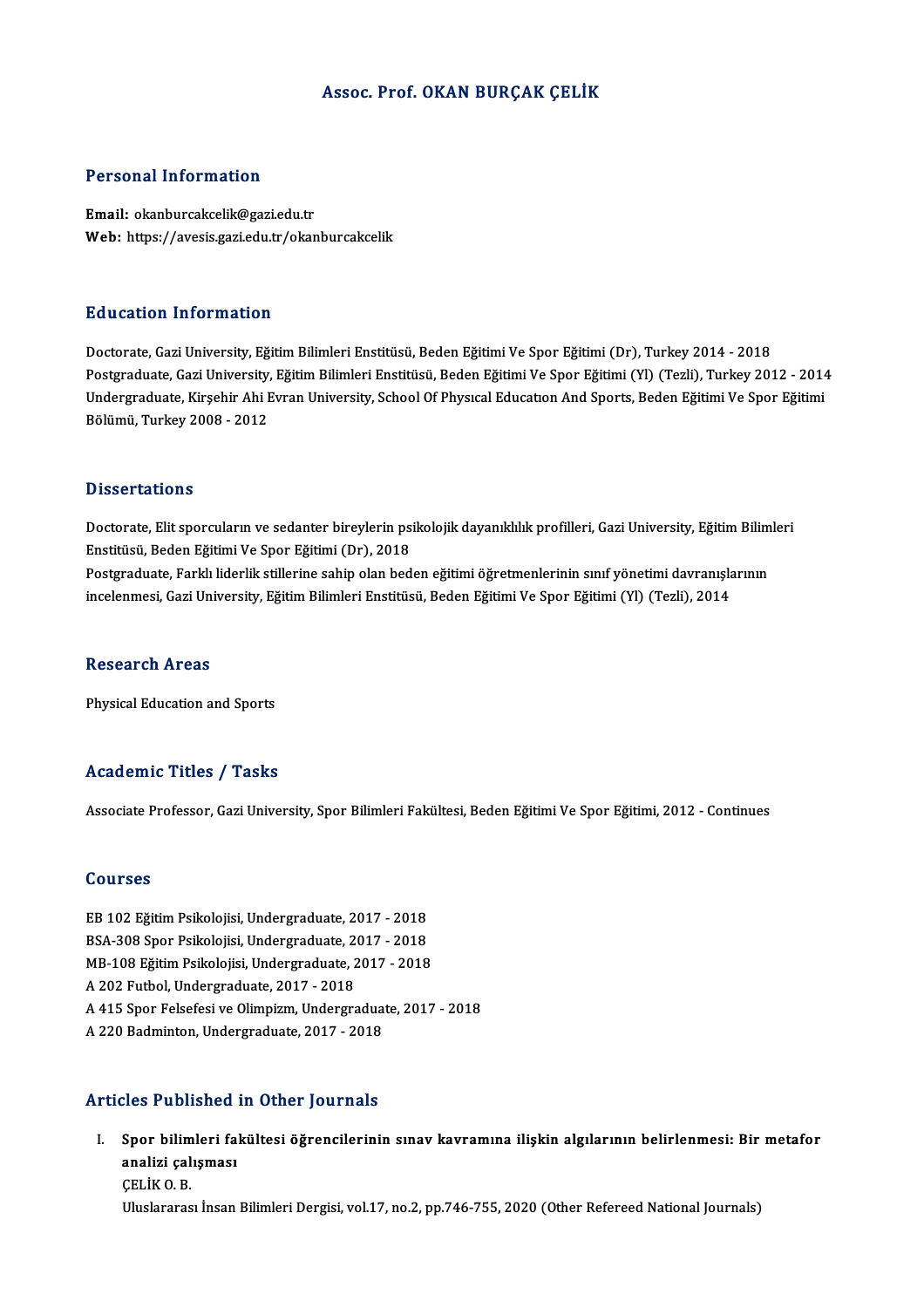II. Sporcularla Sedanter Bireylerin Olumlu Düşünme Becerileri Üzerine Bir Karşılaştırma<br>CELİKO B. ESENTÜRKO K. İLHAN E L Sporcularla Sedanter Bireylerin Olun<br>ÇELİK O.B. , ESENTÜRK O.K. , İLHAN E. L.<br>Ulusel Spor Bilimleri Dergisi vel 4 na 1 n Sporcularla Sedanter Bireylerin Olumlu Düşünme Becerileri Üzerine Bir Karşılaşı<br>ÇELİK O. B. , ESENTÜRK O. K. , İLHAN E. L.<br>Ulusal Spor Bilimleri Dergisi, vol.4, no.1, pp.50-58, 2020 (Other Refereed National Journals)<br>Self CELIK O. B. , ESENTÜRK O. K. , İLHAN E. L.<br>Ulusal Spor Bilimleri Dergisi, vol.4, no.1, pp.50-58, 2020 (Other Refereed National Journals)<br>III. Self-Esteem and Body Appreciation in Students of Sports Sciences Faculty: A Ulusal S<br>Self-Es<br>Model<br>CELiV G Self-Esteem and Body A<br>Model<br>ÇELİK O.B. , GÜNGÖR N.B.<br>International Education St. Model<br>ÇELİK O. B. , GÜNGÖR N. B.<br>International Education Studies, vol.13, no.7, pp.31-39, 2020 (Refereed Journals of Other Institutions)<br>Üniversite Öğrensilerinin Hugur Dügeylerinin Cesitli Değişkenler Asısından İnselenmes CELIK O. B. , GÜNGÖR N. B.<br>International Education Studies, vol.13, no.7, pp.31-39, 2020 (Refereed Journals of Other Institution<br>IV. Üniversite Öğrencilerinin Huzur Düzeylerinin Çeşitli Değişkenler Açısından İncelenmes Internation<br>**Üniversite<br>ÇELİK O. B.**<br>Uluslarares Uluslararası Güncel Eğitim Ararştırmaları Dergisi, vol.6, no.1, pp.233-242, 2020 (Other Refereed National Journals) CELIK O. B.<br>Uluslararası Güncel Eğitim Ararştırmaları Dergisi, vol.6, no.1, pp.233-242, 2020 (Other Refereed National Journals)<br>V. A Structural Model of the Relationships between The Emotional Intelligence and the Criti Uluslararası Güncel Eğitim Ararştırmaları Dergisi, vol.6, no.1, pp.233-242, 2<br>A Structural Model of the Relationships between The Emotional II<br>Disposition in Physical Education and Sports Teacher Candidates<br>CELIKO B. CÜNCÖ A Structural Model of th<br>Disposition in Physical<br>CELİK O.B., GÜNGÖRN.B.<br>Uluelararası Estansiz Baika Disposition in Physical Education and Sports Teacher Candidates<br>ÇELİK O. B. , GÜNGÖR N. B.<br>Uluslararası Egzersiz Psikolojisi Dergisi, vol.2, no.1, pp.10-20, 2020 (Other Refereed National Journals)<br>THE EFFECTS OF THE MENTAL CELIK O. B. , GÜNGÖR N. B.<br>Uluslararası Egzersiz Psikolojisi Dergisi, vol.2, no.1, pp.10-20, 2020 (Other Refereed National Journals)<br>VI. THE EFFECTS OF THE MENTAL TRAINING SKILLS ON THE PREDICTION OF THE SPORTS SCIENCE Uluslararası Egzersiz Psikolojisi Dergisi, vol.2<br>THE EFFECTS OF THE MENTAL TRAININ<br>FACULTY STUDENTS' ANXIETY LEVELS<br>CELIKO BL CÜNCÖR N.B THE EFFECTS OF THE M<br>FACULTY STUDENTS' AI<br>ÇELİK O.B., GÜNGÖR N.B.<br>International Journal of Eu FACULTY STUDENTS' ANXIETY LEVELS<br>CELIK O. B. , GÜNGÖR N. B.<br>International Journal of Eurasian Education and Culture, vol.5, no.9, pp.888-929, 2020 (Refereed Journals of Other<br>Institutions) CELIK O.B., GÜNGÖR N.B. International Journal of Eurasian Education and Culture, vol.5, no.9, pp.888-929, 2020 (Refereed Journals of C<br>Institutions)<br>VII. Investigation of the Emotional Intelligence Levels of University Students Working Voluntaril Institutions)<br>Investigation of t<br>Special Olympics<br>CELIKO P Investigat<br>Special Oly<br>ÇELİK O. B.<br>Internation Special Olympics<br>ÇELİK 0. B.<br>International Journal of Psychology and Educational Studies, vol.7, no.2, pp.79-84, 2020 (Refereed Journals of CELIK O. B.<br>International Journ<br>Other Institutions)<br>THE EFFECT OF International Journal of Psychology and Educational Studies, vol.7, no.2, pp.79-84, 2020 (Refereed Journals of<br>Other Institutions)<br>VIII. THE EFFECT OF ATTITUDE TOWARDS SPORT OF SPORTS SCIENCE FACULTY STUDENTS ON MENTAL<br>WEL Other Institutio<br>THE EFFECT (<br>WELL-BEING<br>CÜNCÖP N.P THE EFFECT OF ATTITU<br>WELL-BEING<br>GÜNGÖR N. B. , ÇELİK O. B.<br>International Journal of Eu WELL-BEING<br>GÜNGÖR N. B. , ÇELİK O. B.<br>International Journal of Eurasian Education and Culture, vol.5, no.8, pp.468-493, 2020 (Refereed Journals of Other GÜNGÖR N. E<br>International<br>Institutions)<br>Snorsu Erg IX. Sporcu Ergenlerde Psikolojik Sağlamlık ÇELİKO.B. ,TEKKURŞUNDEMİRG., İLHANE.L. ,CİCİOĞLUH. İ. ,ESENTÜRKO.K. Sporcu Ergenlerde Psikolojik Sağlamlık<br>ÇELİK O. B. , TEKKURŞUN DEMİR G., İLHAN E. L. , CİCİOĞLU H. İ. , ESENTÜRK O. K.<br>CBÜ Beden Eğitimi ve Spor Bilimleri Dergisi, vol.14, no.2, pp.296-303, 2019 (Other Refereed National Jo CELIK O. B. , TEKKURŞUN DEMIR G., İLHAN E. L. , CİCİOĞLU H. İ. , ESENTÜRK O. K.<br>CBÜ Beden Eğitimi ve Spor Bilimleri Dergisi, vol.14, no.2, pp.296-303, 2019 (Other Refereed National Journals<br>X. The Prosocial-Antisocial CBÜ Bee<br>The Pre<br>Sports<br>SEZEN I X. The Prosocial-Antisocial Behavior and Empathic Skill Levels of Wheelchair Basketball Players in<br>Sports International Journal of Disabilities Sports and Health Sciences, vol.2, no.1, pp.1-11, 2019 (Refereed Journals of Other Institutions) SEZEN BALÇIKANLI G., İLHAN E. L., ESENTÜRK O. K., ÇELİK O. B. International Journal of Disabilities Sports and Health Sciences, vol.2, no.1, pp.1-11, 2019 (Refereed Journals of Other Institutions)<br>XI. Farklı Liderlik Stillerine Sahip Olan Beden Eğitimi Öğretmenlerinin Sınıf Yönetimi Other Instituti<br>Farklı Liderl<br>İncelenmesi<br>CELİKOR Farklı Liderlik Stille:<br>İncelenmesi<br>ÇELİK O.B. , TAMER K.<br>Çeri Beden Eğitimi ve S İncelenmesi<br>ÇELİK O. B. , TAMER K.<br>Gazi Beden Eğitimi ve Spor Bilimleri Dergisi, vol.23, no.2, pp.85-101, 2018 (Other Refereed National Journals) CELIK O. B. , TAMER K.<br>Gazi Beden Eğitimi ve Spor Bilimleri Dergisi, vol.23<br>XII. Sport And Loneliness In University Students<br>CELIK O. B. , KURTIPEK S., YENEL I. F. , ILHAN E. L. Gazi Beden Eğitimi ve Spor Bilimleri Dergisi, vol.23<br>Sport And Loneliness In University Students<br>ÇELİK O.B. , KURTİPEK S., YENEL İ. F. , İLHAN E.L.<br>Science Meyement and Heelth vol.17, np.228,242 Sport And Loneliness In University Students<br>CELIK O. B. , KURTIPEK S., YENEL I. F. , ILHAN E. L.<br>Science, Movement and Health, vol.17, pp.228-242, 2017 (Refereed Journals of Other Institutions)<br>Metaphorical Porcontions of XIII. Metaphorical Perceptions of Camp Leaders Working under The Ministry of Youth and Sports on The<br>Concept of Youth Science, Movement a<br>Metaphorical Perc<br>Concept of Youth<br>VURTIREV S. CELUV KURTİPEKS.,ÇELİKO.B. ,GÜMÜŞH.,YILMAZB. Concept of Youth<br>KURTİPEK S., ÇELİK O. B. , GÜMÜŞ H., YILMAZ B.<br>Science, Movement and Health, vol.17, pp.359-367, 2017 (Refereed Journals of Other Institutions)<br>EXAMINATION OE SOCIAL SKULL LEVELS OE THE RADMINTON BLAVERS. XIV. EXAMINATION OF SOCIAL SKILL LEVELS OF THE BADMINTON PLAYERS<br>ILHAN E. L., ESENTÜRK O. K., CELIK O. B., YILMAZ A., TEKKURSUN DEMIR G. Science, Movement and Health, vol.17, pp.359-367, 2017 (Refereed Journals of EXAMINATION OF SOCIAL SKILL LEVELS OF THE BADMINTON PLAYI<br>İLHAN E. L. , ESENTÜRK O. K. , ÇELİK O. B. , YILMAZ A., TEKKURŞUN DEMİR G.<br>Ssiance Move Science, Movement and Health, vol.17, no.2, pp.108-114, 2017 (Refereed Journals of Other Institutions)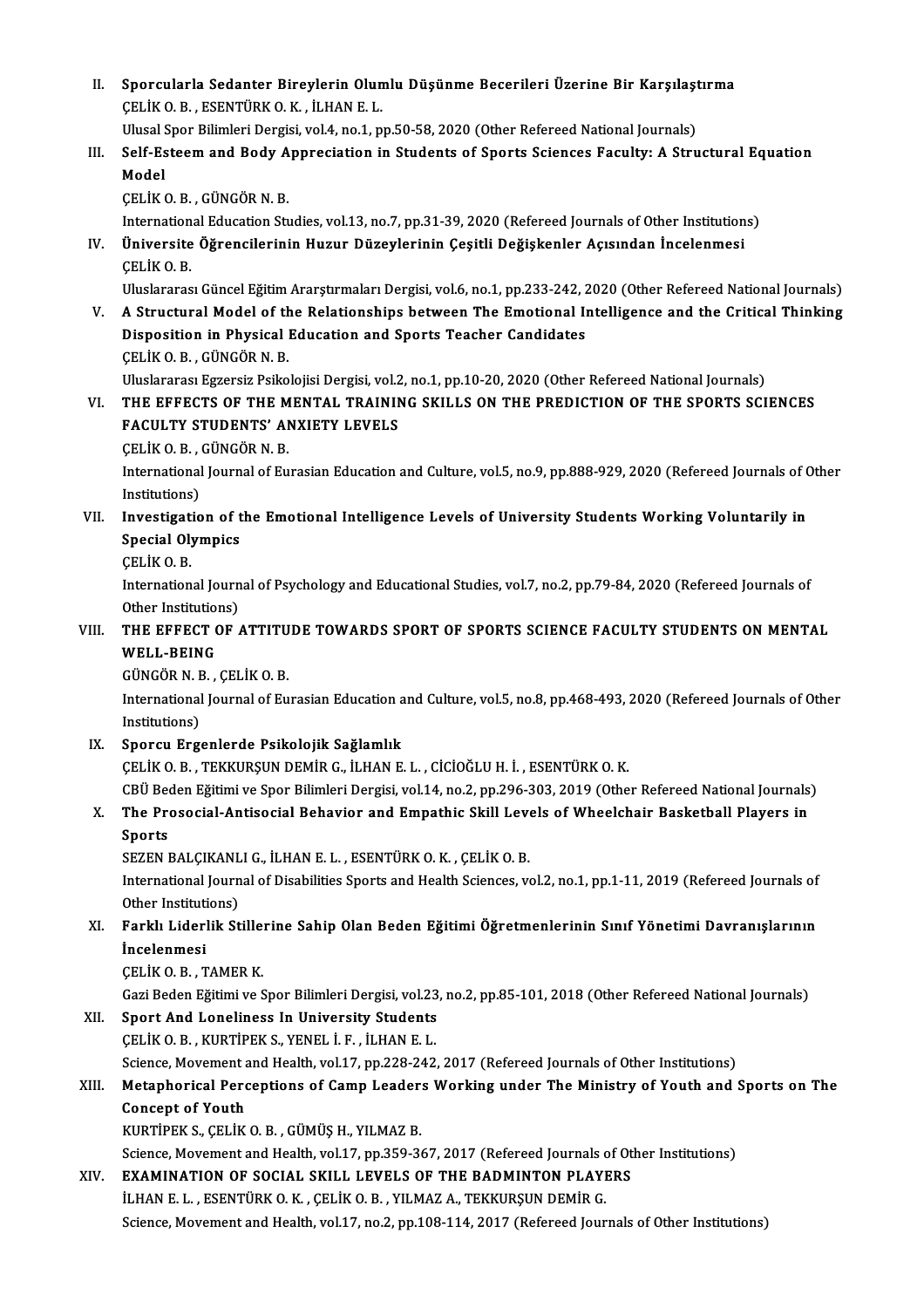| XV.    | Examination of social skill levels of badminton players                                                                                                                               |
|--------|---------------------------------------------------------------------------------------------------------------------------------------------------------------------------------------|
|        | İLHAN E. L., ESENTÜRK O. K., ÇELİK O. B., YILMAZ A., TEKKURŞUN DEMİR G.                                                                                                               |
|        | Science, Movement and Health, vol.17, no.2, pp.108-114, 2017 (Refereed Journals of Other Institutions)                                                                                |
| XVI.   | Determination Of The Thoughts Of National Team Athletes On The Concept Of Doping A Study Of                                                                                           |
|        | <b>Metaphor Analysis</b>                                                                                                                                                              |
|        | KURTİPEK S., ÇELİK O. B., YILMAZ B., YENEL İ. F.                                                                                                                                      |
|        | Niğde University Journal Of Physical Education And Sport Sciences, vol.10, no.2, pp.318-327, 2016 (Refereed                                                                           |
|        | Journals of Other Institutions)                                                                                                                                                       |
| XVII.  | INCREASING BULLYING TENDENCY IN SCHOOLS A RESEARCH IN THE CONTEXT OF                                                                                                                  |
|        | EXTRACURRICULAR SPORTIVE ACTIVITIES                                                                                                                                                   |
|        | CELIK O. B., KURTIPEK S., İLHAN E. L.                                                                                                                                                 |
|        | Science, Movement and Health, vol.16, pp.335-342, 2016 (Refereed Journals of Other Institutions)                                                                                      |
| XVIII. | Investigation of time Management Skills According Topersonality Characteristics of university                                                                                         |
|        | <b>Students Who Study Sport Education</b>                                                                                                                                             |
|        | KURTIPEK S., ÇELIK O. B., YENEL İ. F., İLHAN E. L.                                                                                                                                    |
|        | Science, Movement and Health, vol.16, no.2, pp.520-525, 2016 (Refereed Journals of Other Institutions)                                                                                |
| XIX.   | Investigation of Time Management Skills Accordingto Personality Characteristics of University                                                                                         |
|        | <b>Students WhoStudy Sport Education</b>                                                                                                                                              |
|        | KURTIPEK S., ÇELIK O. B., YENEL İ. F., İLHAN E. L.                                                                                                                                    |
|        | Science, Movement and Health, vol.16, no.2, pp.520-525, 2016 (Refereed Journals of Other Institutions)                                                                                |
| XX.    | Increasing Bullying Tendency In Schools A Research In TheContext of Extracurricular Sportive                                                                                          |
|        | <b>Activities</b>                                                                                                                                                                     |
|        | ÇELİK O.B., KURTİPEK S., İLHAN E.L.                                                                                                                                                   |
|        | Science, Movement and Health, vol.16, no.2, pp.335-342, 2016 (Refereed Journals of Other Institutions)                                                                                |
| XXI.   | MİLLİ SPORCULARIN DOPİNG KAVRAMINA İLİŞKİN ALGILARININ BELİRLENMESİ BİR METAFOR                                                                                                       |
|        | ANALİZİ ÇALIŞMASI                                                                                                                                                                     |
|        | KURTİPEK S., ÇELİK O. B., YILMAZ B., YENEL İ. F.                                                                                                                                      |
|        | Niğde Üniversitesi Beden Eğitimi ve Spor Bilimleri Dergisi, vol.10, no.2, pp.318-327, 2016 (Other Refereed National                                                                   |
|        | (Journals                                                                                                                                                                             |
| XXII.  | MİLLİ SPORCULARIN DOPİNG KAVRAMINA İLİŞKİN DÜŞÜNCELERİNİN BELİRLENMESİ: BİR METAFOR                                                                                                   |
|        | ANALİZİ ÇALIŞMASI                                                                                                                                                                     |
|        | KURTİPEK S., ÇELİK O. B., YILMAZ B., YENEL İ. F.                                                                                                                                      |
|        | Niğde Ömer Halisdemir üniversitesi Beden Eğitimi ve Spor Bilimleri Dergisi, vol.10, no.2, pp.318-327, 2016 (Other                                                                     |
|        | Refereed National Journals)                                                                                                                                                           |
| XXIII. | <b>EXAMINATION OF HIGH SCHOOL STUDENTS' SPORTSMANLIKE CONDUCTS IN PHYSICAL EDUCATION</b>                                                                                              |
|        | LESSONS ACCORDING TO SOME VARIABILITY                                                                                                                                                 |
|        | ESENTÜRK O. K., İLHAN E. L., ÇELİK O. B.                                                                                                                                              |
|        | Science, Movement and Health, vol.15, pp.627-634, 2015 (Refereed Journals of Other Institutions)                                                                                      |
| XXIV.  | INVESTIGATION OF TIME MANAGEMENT SKILLS OF COLLEGE STUDENTS WHO PLAY SPORTS AND                                                                                                       |
|        | <b>DON'T PLAY SPORTS</b>                                                                                                                                                              |
|        | ÇELİK O.B., İLHAN E.L., ESENTÜRK O.K.                                                                                                                                                 |
| XXV.   | Science, Movement and Health, vol.15, pp.602-609, 2015 (Refereed Journals of Other Institutions)                                                                                      |
|        | THE EFFECT OF TEACHING APPROACH WITH DRAMATIZATION USED INSCIENCE AND TECHNOLOGY                                                                                                      |
|        | LESSON TO THE STUDENTS ACHIEVMENT LEVEL                                                                                                                                               |
|        | İLHAN E. L., ÇELİK O. B., ESENTÜRK O. K., KARAŞAHİNOĞLU T.                                                                                                                            |
|        | OVIDIUS UNIVERSITY ANNALS, SERIES PHYSICAL EDUCATION AND SPORT SCIENCE, MOVEMENT AND HEALTH,                                                                                          |
|        | vol.15, no.2, pp.610-616, 2015 (Refereed Journals of Other Institutions)                                                                                                              |
| XXVI.  | EXAMINATION OF SELF ESTEEM LEVELS ACCORDING TO SOME VARIABLES                                                                                                                         |
|        | ESENTÜRK O. K., İLHAN E. L., ÇELİK O. B.                                                                                                                                              |
| XXVII. | Science, Movement and Health, vol.15, pp.596-601, 2015 (Refereed Journals of Other Institutions)<br>THE EFFECT OF TEACHING APPROACH WITH DRAMATIZATION USED IN SCIENCE AND TECHNOLOGY |
|        |                                                                                                                                                                                       |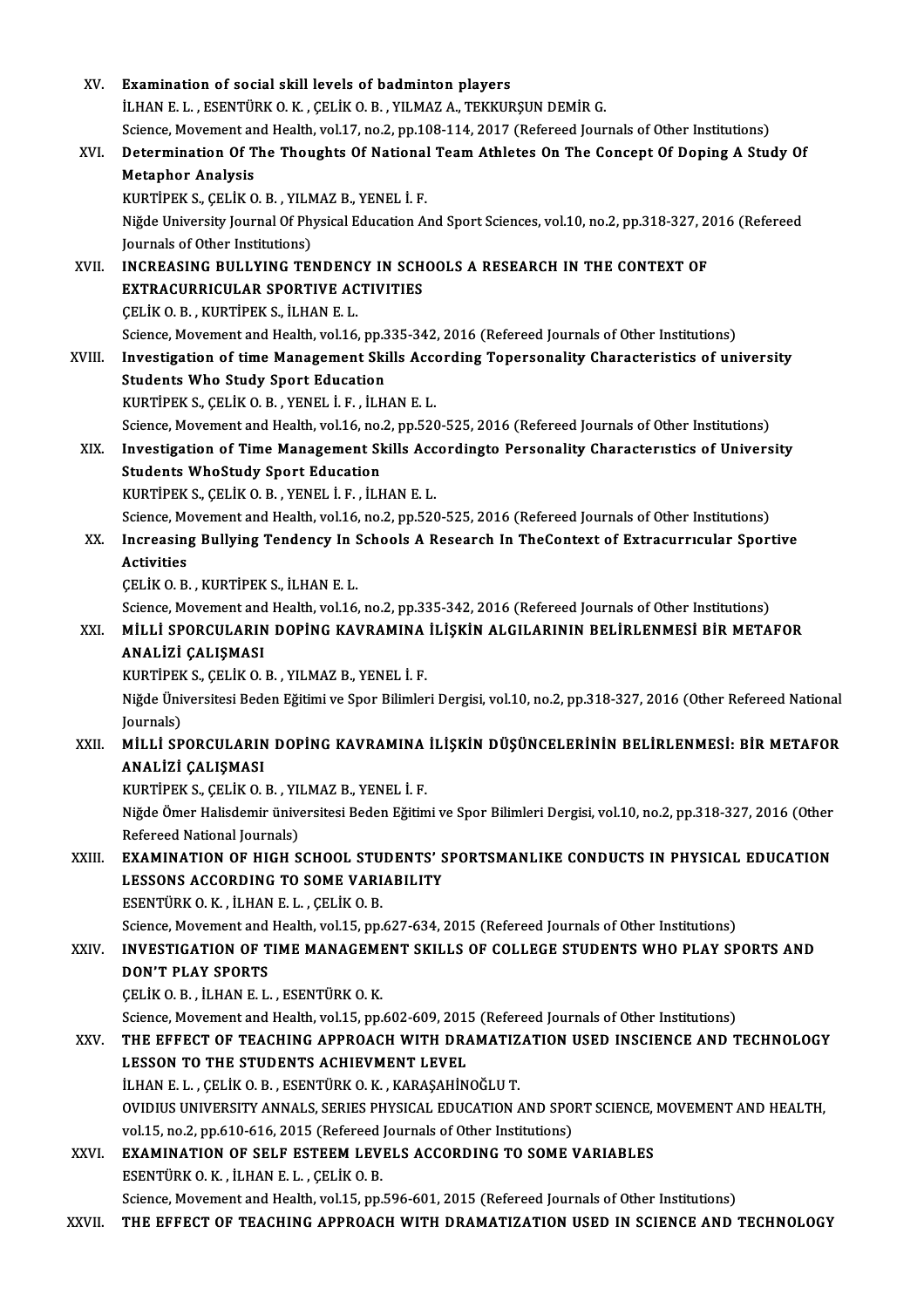#### LESSON TO THE STUDENTS ACHIEVEMENT LEVEL

İLHANE.L. ,ÇELİKO.B. ,ESENTÜRKO.K. ,KARAŞAHİNOĞLUT.

Science, Movement and Health, vol.15, pp.610-616, 2015 (Refereed Journals of Other Institutions)

## iLHAN E. L. , ÇELİK O. B. , ESENTÜRK O. K. , KARAŞAHİNOĞLU T.<br>Science, Movement and Health, vol.15, pp.610-616, 2015 (Refereed Journals of Other Institutions)<br>XXVIII. Examination of high school students sportsmanlike condu Science, Movement an<br>Examination of high<br>to some variability<br>ESENTÜREO K it H Examination of high school students<br>to some variability<br>ESENTÜRK O.K., İLHAN E.L., ÇELİK O.B.<br>Science Meyement and Health vel 15 ne.

to some variability<br>ESENTÜRK O. K. , İLHAN E. L. , ÇELİK O. B.<br>Science, Movement and Health, vol.15, no.2, pp.627-634, 2015 (Refereed Journals of Other Institutions)

### Books&Book Chapters

OOks & Book Chapters<br>I. ELİT SPORCULARIN VE SEDANTER BİREYLERİN PSİKOLOJİK DAYANIKLILIK PROFİLLERİ<br>CELİKO B ELİT SPOR<br>ÇELİK O.B.<br>Çeçe Kitarl ELİT SPORCULARI<br>ÇELİK O. B.<br>Gece Kitaplığı, 2020

# Gece Kitaplığı, 2020<br>Refereed Congress / Symposium Publications in Proceedings

- efereed Congress / Symposium Publications in Proceedings<br>I. Üniversite Öğrencilerinin Atılganlık Düzeyleri: Gazi Üniversitesi Örneği<br>CELİKO B Teca com<br>Üniversite<br>ÇELİK O. B.<br>2 Uluslarar: Üniversite Öğrencilerinin Atılganlık Düzeyleri: Gazi Üniversitesi<br>ÇELİK O. B.<br>2.Uluslararası Multidisipliner Sosyal Bilimler Kongresi, 6 - 08 May 2020<br>ÖZEL OLİMBİYATLARA CÖNÜLLÜ OLARAK KATILAN VE KATILM 2. Uluslararası Multidisipliner Sosyal Bilimler Kongresi, 6 - 08 May 2020
- ÇELİK O. B.<br>2.Uluslararası Multidisipliner Sosyal Bilimler Kongresi, 6 08 May 2020<br>II. ÖZEL OLİMPİYATLARA GÖNÜLLÜ OLARAK KATILAN VE KATILMAYAN ÜNİVERSİTE ÖĞRENCİLERİNİN<br>DIIYGUSAL ZEKÂ DÜZEYLERİ ÇELİKO.B. DUYGUSAL ZEKÂ DÜZEYLERİ<br>ÇELİK O. B.<br>17. Uluslararası Spor Bilimleri Kongresi, 13 November - 16 December 2019<br>RAZI DEĞİSKENLER ACISINDAN SPORCULARIN SPORTMENLİK YÖNI

## III. BAZI DEĞİŞKENLER AÇISINDAN SPORCULARIN SPORTMENLİK YÖNELİMİ<br>CELİK O. B., BOZDAĞ B. 17. Uluslararası Spor Bil<br>**BAZI DEĞİŞKENLER A<br>ÇELİK O.B. , BOZDAĞ B.**<br>17. Uluslararası Spor Bil BAZI DEĞİŞKENLER AÇISINDAN SPORCULARIN SPORTMENLİK YÖNI<br>ÇELİK O. B. , BOZDAĞ B.<br>17. Uluslararası Spor Bilimleri Kongresi, 13 November - 16 December 2019<br>SPOPA YÖNELİK TUTUMUN MENTAL İYL OLUSA ETKİSİ CELİK O. B. , BOZDAĞ B.<br>17. Uluslararası Spor Bilimleri Kongresi, 13 November - 16 De<br>IV. SPORA YÖNELİK TUTUMUN MENTAL İYİ OLUŞA ETKİSİ

- 17. Uluslararası Spor Bilim<br>SPORA YÖNELİK TUTUM<br>GÜNGÖR N. B. , ÇELİK O. B.<br>17. Uluslararası Spor Bilim SPORA YÖNELİK TUTUMUN MENTAL İYİ OLUŞA ETKİSİ<br>GÜNGÖR N. B. , ÇELİK O. B.<br>17. Uluslararası Spor Bilimleri Kongresi, 13 November - 16 December 2019<br>13. 15. Yas Guubu Badmintan Spansuları İla Sadantan Binavlarin Dikl
- GÜNGÖR N. B. , ÇELİK O. B.<br>17. Uluslararası Spor Bilimleri Kongresi, 13 November 16 December 2019<br>13-15 Yaş Grubu Badminton Sporcuları İle Sedanter Bireylerin Dikkat Düzeylerinin Karşılaştırılması<br>1905 B. Q. BOZDAĞ B. CE 17. Uluslararası Spor Bilimleri I<br>13-15 Yaş Grubu Badmintol<br>KOÇ U., BOZDAĞ B., ÇELİK O. B.<br>INTERNATIONAL LEARNING TI 13-15 Yaş Grubu Badminton Sporcuları İle Sedanter Bireylerin Dikkat Düzeylerinin Karşılaştırıl<br>KOÇ U., BOZDAĞ B., ÇELİK O. B.<br>INTERNATIONAL LEARNING TEACHING AND EDUCATIONAL RESEARCH CONGRESS, 5 - 07 September 2019<br>Ünivers
	-
- KOÇ U., BOZDAĞ B., ÇELİK O. B.<br>INTERNATIONAL LEARNING TEACHING AND EDUCATIONAL RESEARCH CONGRESS, 5 07 Se<br>VI. Üniversite Öğrencilerinin Yaşam Kalitelerinin Bazı Değişkenlere Göre İncelenmesi<br>CELİK O. B. BOZDAĞ B. KOÇ U INTERNATIONAL LEARNING TE<br>Üniversite Öğrencilerinin Ya<br>ÇELİK O.B., BOZDAĞ B., KOÇ U. Üniversite Öğrencilerinin Yaşam Kalitelerinin Bazı Değişkenlere (<br>ÇELİK O. B. , BOZDAĞ B., KOÇ U.<br>2. Uluslararası Herkes İçin Spor ve Wellness Kongresi, 25 - 28 April 2019<br>Üniversite Öğrensilerinin Stres Düseylerinin Bazı

ÇELİK O. B. , BOZDAĞ B., KOÇ U.<br>2. Uluslararası Herkes İçin Spor ve Wellness Kongresi, 25 - 28 April 2019<br>VII. Üniversite Öğrencilerinin Stres Düzeylerinin Bazı Değişkenlere Göre İncelenmesi<br>ROZDAĞ B. CELİK O. B 2. Uluslararası Herkes İ<br>Üniversite Öğrencileı<br>BOZDAĞ B., ÇELİK O. B.<br>2. III IISLARARASI HERI Üniversite Öğrencilerinin Stres Düzeylerinin Bazı Değişkenlere Göre İncele<br>BOZDAĞ B., ÇELİK O. B.<br>2. ULUSLARARASI HERKES İÇİN SPOR VE WELLNESS KONGRESİ, 25 - 28 April 2019<br>ELİT SPORCULARLA SEDANTER RİREVLERİN OLUMLU DÜSÜNM

2. ULUSLARARASI HERKES İÇİN SPOR VE WELLNESS KONGRESİ, 25 - 28 April 2019

# BOZDAĞ B., ÇELİK O. B.<br>2. ULUSLARARASI HERKES İÇİN SPOR VE WELLNESS KONGRESİ, 25 - 28 April 2019<br>VIII. ELİT SPORCULARLA SEDANTER BİREYLERİN OLUMLU DÜŞÜNME BECERİLERİNE YÖNELİK BİR<br>KARŞILAŞTIRMA ÇELİKO.B. ,ESENTÜRKO.K. , İLHANE.L. 16. Uluslararası Spor Bilimleri Kongresi, 31 October - 03 November 2018

IX. Elit Hentbolcularda Sosyal Beceri Profili ELERS., İLHANE.L. ,KAYAK.,ÇELİKO.B. 15. Uluslararası Spor Bilimleri Fakültesi, 15 - 18 November 2017

## X. Sporcu Ergenlerde Psikolojik Sağlamlık ÇELİKO.B. ,TEKKURŞUNDEMİRG., İLHANE.L. ,CİCİOĞLUH. İ. ,ESENTÜRKO.K. 15. InternationalSportSciencesCongress,Antalya,Turkey,15 -18November 2017,pp.875

XI. DETERMINATION OF THEMETAPHORICAL PERCEPTIONS OF SPORTS SCIENCE FACULTY STUDENTS'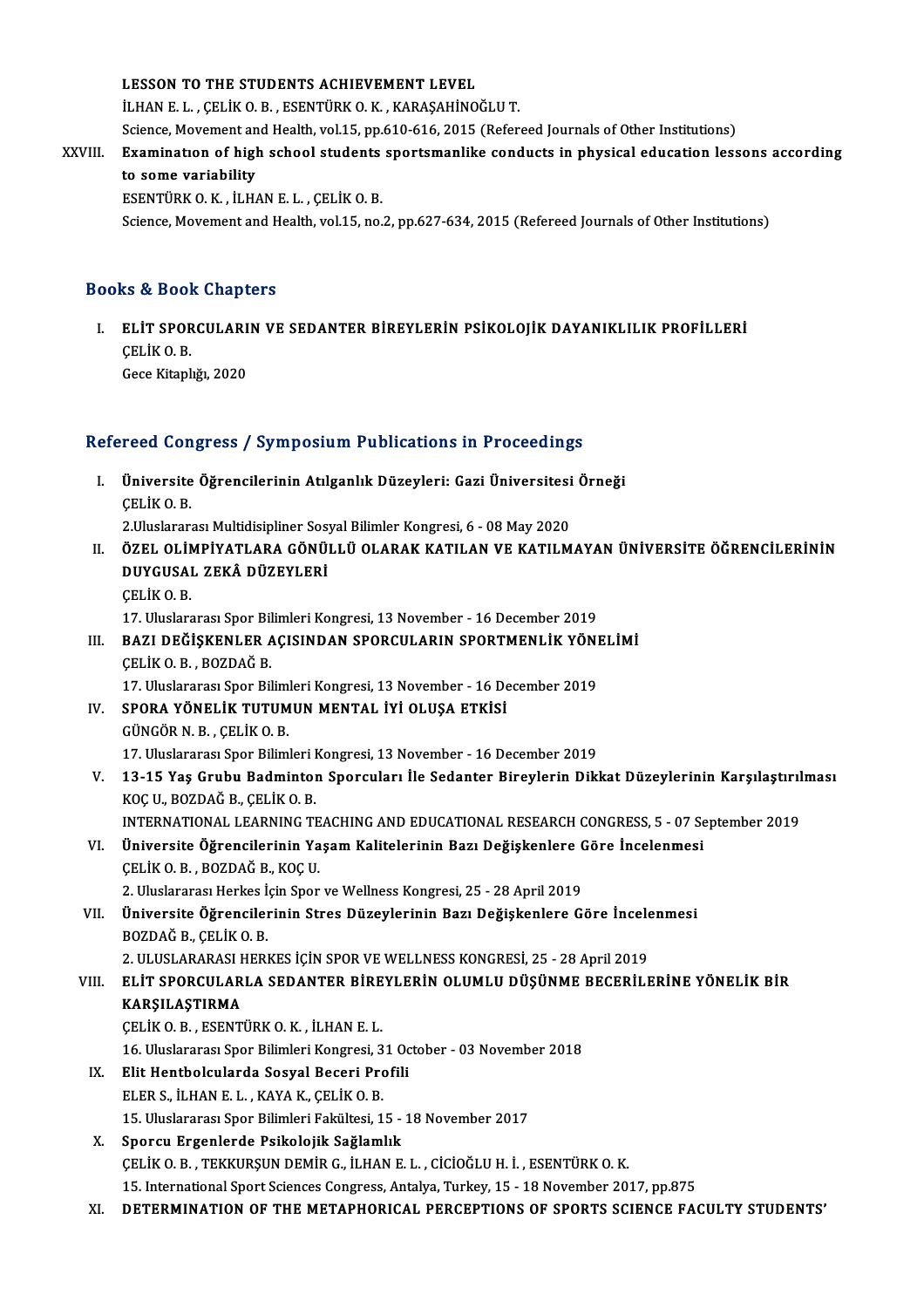#### TOWARDS SPORTS CONCEPT

KURTİPEKS.,ÇELİKO.B. ,YILMAZB.,YENEL İ.F.

Academic Conference on Transport, Tourism and Sport Science, 11 - 14 August 2017

## KURTİPEK S., ÇELİK O. B. , YILMAZ B., YENEL İ. F.<br>Academic Conference on Transport, Tourism and Sport Science, 11 - 14 August 2017<br>XII. Determination of the Metaphorical Perceptions of Sport Science Faculty Students' T Academic<br>Determii<br>Concept<br>EURTIPEI Determination of the Metaphorical Percept<br>Concept<br>KURTİPEK S., ÇELİK O.B. , YILMAZ B., YENEL İ.F.<br>Academis Conference en Transport Tourism and

KURTİPEK S., ÇELİK O. B., YILMAZ B., YENEL İ. F.

Concept<br>KURTİPEK S., ÇELİK O. B. , YILMAZ B., YENEL İ. F.<br>Academic Conference on Transport, Tourism and Sport Science AC-TTSS 2017, Prag, Czech Republic, 11 - 14<br>August 2017, pp.744 Academic Conference on Transport, Tourism and Sport Science AC-TTSS 2017, Prag, Czech Republic, 11 - 14<br>August 2017, pp.744<br>XIII. Determination pof the Metephorical Perception of Sport Science Faculty Students'xx TowardsSp

## August 20<br>Determi<br>Concept<br>EURTIPEL Determination pof the Metephorical Percep<br>Concept<br>KURTİPEK S., ÇELİK O.B. , YILMAZ B., YENEL İ.F.<br>Asademis Conference en Transport Tourism and Concept<br>KURTİPEK S., ÇELİK O. B. , YILMAZ B., YENEL İ. F.<br>Academic Conference on Transport, Tourism and Sport Science, 11 - 14 August 2017, pp.744

- XIV. Investigation social skil levels of the badminton players. İLHAN E.L., ESENTÜRKO.K., ÇELİKO.B., YILMAZ A., TEKKURŞUN DEMİR G. Investigation social skill levels of the badminton players.<br>İLHAN E. L. , ESENTÜRK O. K. , ÇELİK O. B. , YILMAZ A., TEKKURŞUN DEMİR G.<br>The 17th International Scientific Conference Prespectives in Physical Education and Spo ILHAN E. L., ESENTÜRK O. K., ÇELİK O. B., YILMAZ A., TEKKURŞUN DEMİR G.<br>The 17th International Scientific Conference Prespectives in Physical Education an<br>XV. EXAMINATION OF SOCIAL SKILL LEVELS OF THE BADMINTON PLAYERS<br>ILH
- The 17th International Scientific Conference Prespectives in Physical Education<br>**EXAMINATION OF SOCIAL SKILL LEVELS OF THE BADMINTON PLAYI**<br>İLHAN E. L. , ESENTÜRK O. K. , ÇELİK O. B. , YILMAZ A., TEKKURŞUN DEMİR G.<br>PERSPEC XV. EXAMINATION OF SOCIAL SKILL LEVELS OF THE BADMINTON PLAYERS<br>
ILHAN E. L., ESENTÜRK O. K., ÇELIK O. B., YILMAZ A., TEKKURŞUN DEMIR G.<br>
PERSPECTIVES IN PHYSICAL EDUCATION AND SPORTS. 18 - 20 Mav 2017
- XVI. METAPHORICAL PERCEPTIONS OF CAMP LEADERSWORKING UNDER THEMINISTRY OF YOUTH AND SPORTS ON THE CONCEPT OF YOUTH KURTİPEK S., ÇELİK O. B. , GÜMÜS H., YILMAZ B.

PERSPECTIVES IN PHYSICAL EDUCATION AND SPORT, 18 - 20 May 2017

- KURTIPEK S., ÇELİK O. B., GÜMÜŞ H., YILMAZ B.<br>PERSPECTIVES IN PHYSICAL EDUCATION AND SPORT, 18<br>XVII. SPORT AND LONELINESS IN UNIVERSITY STUDENT PERSPECTIVES IN PHYSICAL EDUCATION AND SP<br>SPORT AND LONELINESS IN UNIVERSITY STI<br>ÇELİK O.B. , KURTİPEK S., YENEL İ. F. , İLHAN E. L.<br>PERSPECTIVES IN PHYSICAL EDUCATION AND SP CELIK O. B. , KURTIPEK S., YENEL I. F. , ILHAN E. L.<br>PERSPECTIVES IN PHYSICAL EDUCATION AND SPORT, 18 - 20 May 2017 CELIK O. B., KURTIPEK S., YENEL I. F., ILHAN E. L.<br>PERSPECTIVES IN PHYSICAL EDUCATION AND SPORT, 18 - 20 May 2017<br>XVIII. INVESTIGATION OF SOCIAL SKILL LEVELS OF THE BADMINTON PLAYERS<br>ILHANE L., ESENTIPK O. K., CELIK O. P.,
- PERSPECTIVES IN PHYSICAL EDUCATION AND SPORT, 18 20 May 2017<br>**INVESTIGATION OF SOCIAL SKILL LEVELS OF THE BADMINTON PLA**<br>İLHAN E. L. , ESENTÜRK O. K. , ÇELİK O. B. , YILMAZ A., TEKKURŞUN DEMİR G.<br>17 INTERNATIONAL SCIENTI INVESTIGATION OF SOCIAL SKILL LEVELS OF THE BADMINTON PLAYERS<br>İLHAN E. L. , ESENTÜRK O. K. , ÇELİK O. B. , YILMAZ A., TEKKURŞUN DEMİR G.<br>17. INTERNATIONAL SCIENTIFIC CONFERENCE"PERSPECTIVES IN PHYSICAL EDUCATION AND SPORT" **ILHAN E. L<br>17. INTERN<br>May 2017<br>Sport and** 17. INTERNATIONAL SCIENTIFIC CONFERENCE"PER<br>May 2017<br>XIX. Sport and Lonelinness In University Students<br>CELIVO B - VURTIBEV S, VENEL LE - U HAN E L
- May 2017<br>XIX. Sport and Lonelinness In University Students<br>CELIK O.B., KURTIPEK S., YENEL İ.F., İLHAN E.L. Sport and Lonelinness In University Students<br>ÇELİK O. B. , KURTİPEK S., YENEL İ. F. , İLHAN E. L.<br>İnternational Scientific Conferance, Perspectives i,n Physical Education and Sport, Constanta, Romania, 18 - 20 May<br>2017 CELIK<br>İntern<br>2017<br>TEKE International Scientific Conferance, Perspectives i,n Physical Education and Sport, Constanta, Roma<br>2017<br>XX. TEKERLEKLİ SANDALYE BASKETBOLCULARININ SPORDA PROSOSYAL VE ANTİSOSYAL<br>DAVPANISLARLİ E EMPATİK BECERI DÜZEVLERİ

## 2017<br>XX. TEKERLEKLI SANDALYE BASKETBOLCULARININ SPORDA PROSOSYAL VE ANTISOSYAL<br>DAVRANIŞLARI İLE EMPATİK BECERİ DÜZEYLERİ TEKERLEKLI SANDALYE BASKETBOLCULARININ SPORDA<br>DAVRANIŞLARI İLE EMPATİK BECERİ DÜZEYLERİ<br>SEZEN BALÇIKANLI G., İLHAN E. L. , ESENTÜRK O. K. , ÇELİK O. B.<br>14 Hivelerarea Spor Bilimleri Karayesi 1 - 04 Nevember 2016 DAVRANIŞLARI İLE EMPATİK BECERİ DÜZEYLERİ<br>SEZEN BALÇIKANLI G., İLHAN E. L. , ESENTÜRK O. K. , ÇELİK O. B<br>14. Uluslararası Spor Bilimleri Kongresi, 1 - 04 November 2016<br>Tekerlekli Sandalya Baskatbalcularının Sporda Brososya

## SEZEN BALÇIKANLI G., İLHAN E. L. , ESENTÜRK O. K. , ÇELİK O. B.<br>14. Uluslararası Spor Bilimleri Kongresi, 1 - 04 November 2016<br>XXI. Tekerlekli Sandalye Basketbolcularının Sporda Prososyal ve Antisosyal Davranışları ile 14. Uluslararası Spo<br><mark>Tekerlekli Sandal</mark><br>Beceri Düzeyleri<br>SEZEN BALCIKANI Tekerlekli Sandalye Basketbolcularının Sporda Prososyal<br>Beceri Düzeyleri<br>SEZEN BALÇIKANLI G., İLHAN E. L. , ESENTÜRK O. K. , ÇELİK O. B.<br>14 Huslararası Spor Bilimleri Kongresi, Antalya Turkey 1, 04 N Beceri Düzeyleri<br>SEZEN BALÇIKANLI G., İLHAN E. L. , ESENTÜRK O. K. , ÇELİK O. B.<br>14. Uluslararası Spor Bilimleri Kongresi, Antalya, Turkey, 1 - 04 November 2016<br>INCREASINC RIJLI VINC TENDENCY IN SCHOOLS A RESEARCH IN THE C

SEZEN BALÇIKANLI G., İLHAN E. L. , ESENTÜRK O. K. , ÇELİK O. B.<br>14. Uluslararası Spor Bilimleri Kongresi, Antalya, Turkey, 1 - 04 November 2016<br>XXII. INCREASING BULLYING TENDENCY IN SCHOOLS A RESEARCH IN THE CONTEXT OF<br>EXT 14. Uluslararası Spor Bilimleri Kongresi, Antalya,<br>INCREASING BULLYING TENDENCY IN SCH<br>EXTRACURRICULAR SPORTIVE ACTIVITIES<br>CELIKO BULURTIPEKS İLHANE L ÇELİKO.B. ,KURTİPEKS., İLHANE.L. Perspectives in Physical Education and Sport, 20 - 21 May 2016 XXIII. INVESTIGATION OF TIME MANAGEMENT SKILLS ACCORDING TO PERSONALITY CHARACTERISTICS OF Perspectives in Physical Education and Sport, 20 - 21 May 2016<br>INVESTIGATION OF TIME MANAGEMENT SKILLS ACCORD<br>UNIVERSITY STUDENTS WHO STUDY SPORT EDUCATION

INVESTIGATION OF TIME MANAGEMENT SKI<br>UNIVERSITY STUDENTS WHO STUDY SPORT<br>KURTİPEK S., ÇELİK O.B. , YENEL İ. F. , İLHAN E. L.<br>Perspectives in Physical Education and Sport Cons

KURTIPEK S., ÇELIK O. B. , YENEL I. F. , İLHAN E. L.<br>Perspectives in Physical Education and Sport, Constanta, Romania, 20 - 21 May 2016

XXIV. KIRŞEHİR VE ANKARA İLİNDEKİ ÖĞRENCİLERİN OYUNSALLIK DÜZEYLERİNİN KARŞILAŞTIRILMASI HAZAR M., ALTUN EKİZ M., ÇELİK O.B., Yarımkaya E.